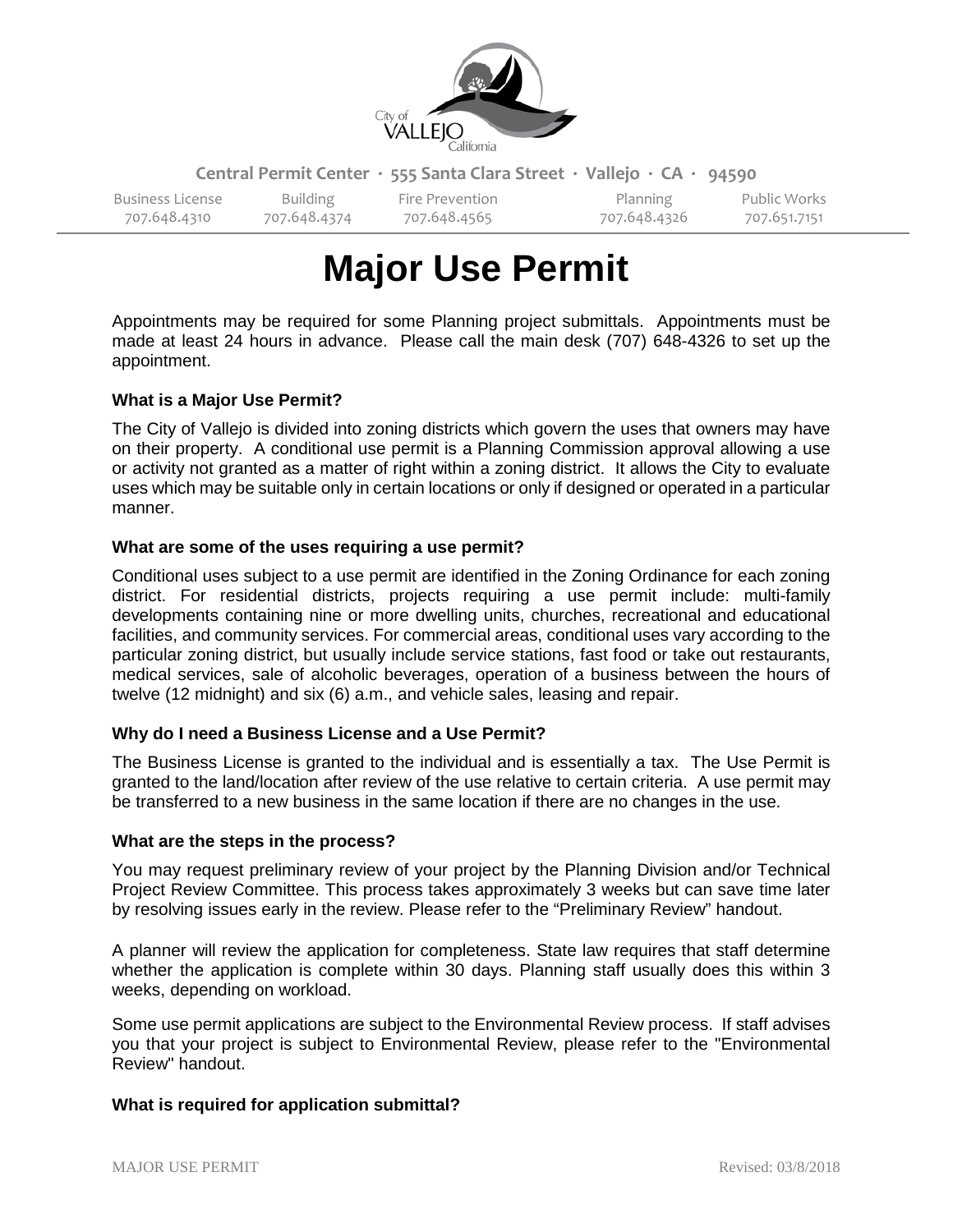### **MAJOR USE PERMIT CHECKLIST**

**The following items must be submitted for a complete application. To ensure that all items are provided, please check off the box for each item that is shown. If an item is not applicable, write N/A next to the box. Incomplete applications will not be accepted.** 

|  | Application: Completed planning application signed by the property owner and applicant. |  |  |  |  |  |
|--|-----------------------------------------------------------------------------------------|--|--|--|--|--|
|--|-----------------------------------------------------------------------------------------|--|--|--|--|--|

- **Fees:** A filing fee of \$ . A notice fee of \$
- $\Box$ **Description:** Detailed written description of your project/use which may include square footage of proposed and existing, Construction Type, Occupant Load, Occupancy Classification, Fire Sprinkler System: existing and/or non-existing, Days/hours of operation, Number of employees, Number of persons (if public assembly area), Restroom facilities, Trash/litter control methods, Storage, including any hazardous materials, On-site parking available to use, Proposed signs (sign application may be needed), Security and public safety measures, if applicable, Interior modifications to the building relative to the proposed use, Site Improvements and Utility Plan. (See VSFCD handout) and Site Development Plan including site improvement and utility plans (for vacant lots).

 $\Box$ **Supplemental questionnaire** refer to "Major Use Permit Supplemental Information".

- $\Box$ **Plans:** Three (3) sets of 24" x 36" (full-size) plans: Site plan, building elevations, utility site plan and floor plans. Please refer to the "How to Draw a Site Plan" handout. Also, please provide one 8 ½ x 11 reduction of all plans. Plans must show all structures, street rights of way, driveways and vegetation within 100 feet of subject parcel. The plans must indicate the proposed occupancy classification, occupancy load and show buildings less than 20 feet from property line. Landscaping both existing and proposed.
- **Electronic Plans:** A flash drive or CD of all full-size plans in pdf format.
- $\Box$ **Site Photos:** Color photos showing the existing property and the adjacent properties.

#### **How long does the approval process take?**

A planner will review the application for completeness. State law requires that staff determine whether the application is complete within 30 days.

Upon submittal of a complete application, planning staff will route the plans to the appropriate departments and agencies for comments. These may include Public Works, Fire Prevention, Vallejo Sanitary and Flood Control District (VSFCD) and others. A project will then be scheduled for a public hearing before the Planning Commission once the application is accepted as complete.

#### **What is involved in a public hearing?**

At least 10 days (21 days if an Initial Study has been prepared) prior to the Planning Commission hearing, property owners within 500 feet of the boundaries of the subject property will be notified of the public hearing.

At the hearing, the Commission will consider the information provided by the Planning Division staff and hear comments from the public. After the public hearing portion of the meeting is concluded, the Commissioners will use the information presented to make a decision on your request. Their decision may be to approve, conditionally approved or denied the project.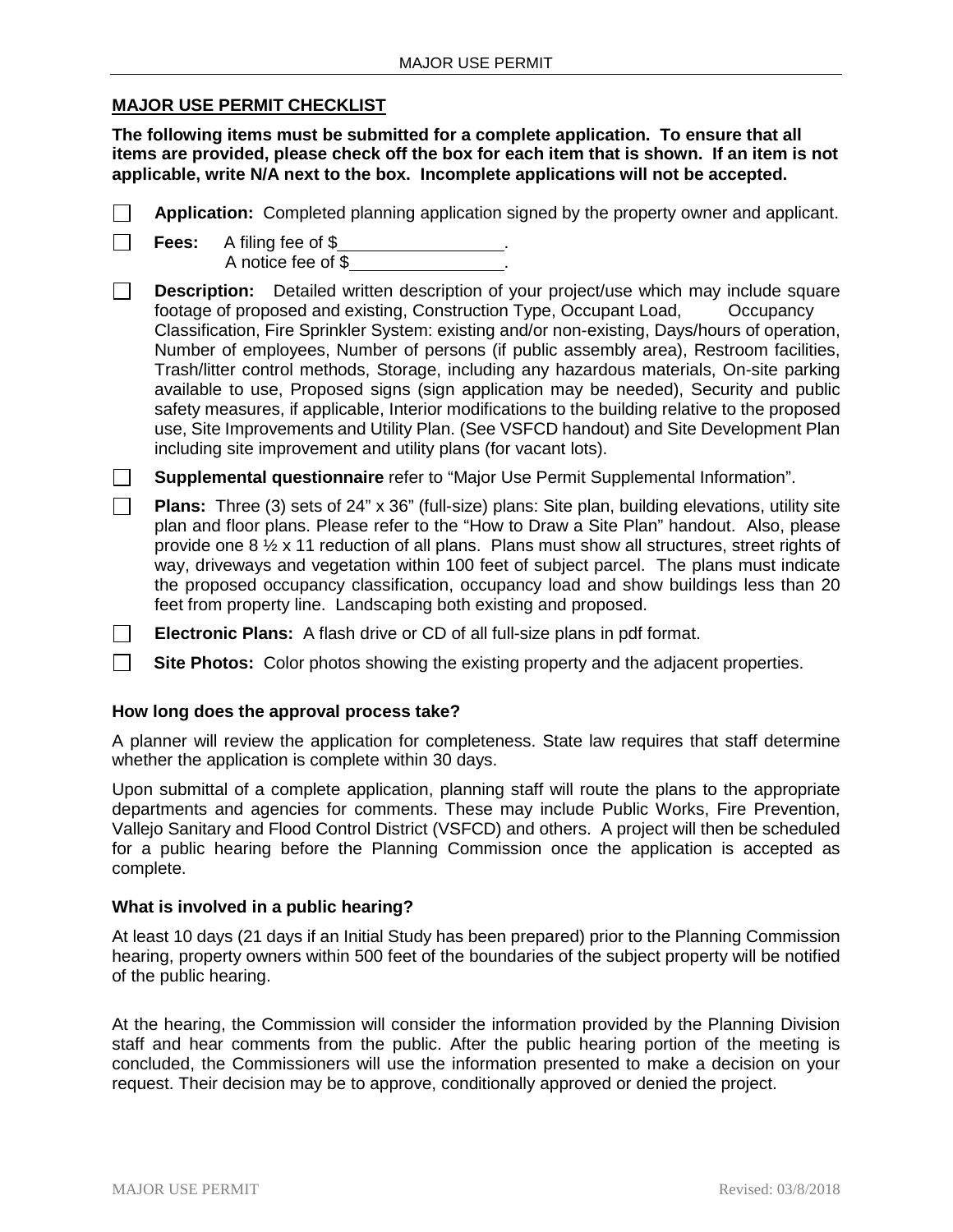### **Can a decision be appealed?**

Yes, the Planning Commission decision can be appealed to the City Council. To appeal, the appellant shall submit a letter stating the reasons of the appeal and how it affects them. The appeal must be filed with the City Clerk within 10 calendar days after the Planning Commission action. A public hearing will then be set for the City Council to consider the appeal. The hearing would occur within 30 days of the appeal.

If no appeal is filed within 10 days of the Planning Commission action date, the project determination is final.

#### **When are hearings held?**

The Planning Commission usually holds public hearings on the first and third Mondays of each month at 7:00 p.m. in the City Council Chambers, 555 Santa Clara Street.

The City Council usually holds public hearings the second and fourth Tuesdays of each month at 7:00 p.m. in the City Council Chambers, 555 Santa Clara Street.

#### **When does my use permit expire?**

Use permit approval is valid for 24 months unless authorized construction has begun prior to the expiration date. If a use permit is approved in conjunction with an approved tentative map of 5 or more lots, it may be extended an additional 36 months.

#### **What do I need after my Use Permit approval?**

The Planning Commission Staff Report will typically contain several Conditions of Approval from several departments and agencies that will need to be satisfied in addition to conditions from the Planning Division. For example, you may have to comply with certain conditions from the City's Water Division to receive water service and conditions from VSFCD to receive a sewer connection and/or conditions from the City Engineer. Additionally, you may be required to secure a grading permit and an encroachment permit, and Construction Plans for Site Improvements from the Public Works Department and a building permit, from the Building Division.

The following additional handouts or approvals may be useful or necessary to you:

- 1. Processing your project through VSFCD Contact VSFCD at 644-8949
- 2. Approval of site improvement plan by VSFCD Contact Water 648-4307, Fire 648-4474,
- 3. Guidelines for obtaining a grading permit Contact Public Works at 648-4315
- 4. Building permit application & fees  $-$  Contact Building at 648-4374 5. Landscaping/Irrigation Standards  $-$  Refer to the Landscape/Irrigation
- 
- 6. On-Site/Off-Site Improvement Plans

#### **What if I need more information?**

- 
- Public Works 648-4315
- 
- 
- Refer to the Landscape/Irrigation Standards handout<br>- Contact Public Works at 648-4315
- 

For further information please contact the City of Vallejo Planning Division at (707) 648-4326**.**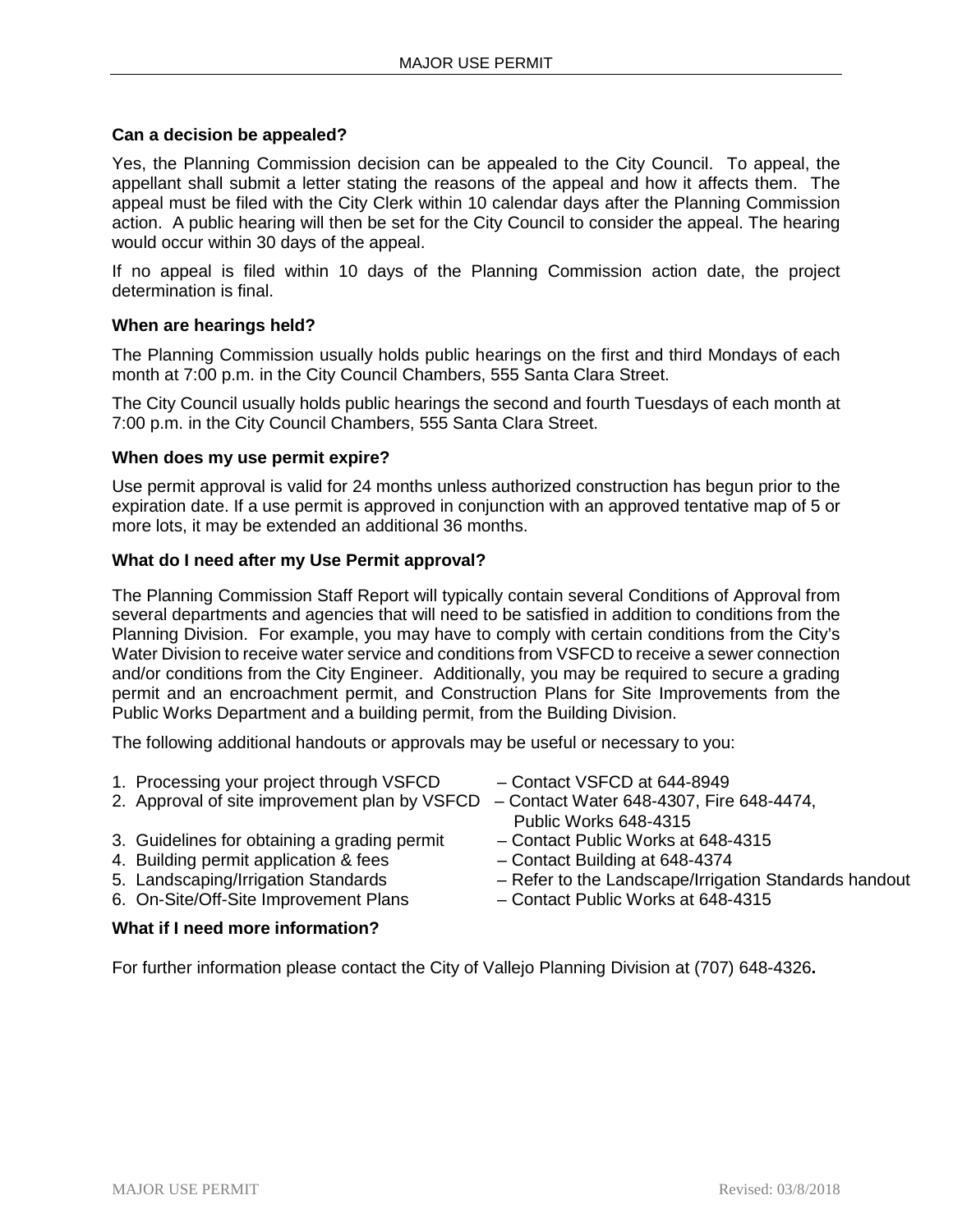# **Major Use Permit Supplemental Information**

**If you are applying for the sale of alcoholic beverages, you must also complete "Off-Site Sale of Alcohol Supplemental Questionnaire".**

# **PROJECT INFORMATION**

| <b>PURPOSED USE</b><br>DESCRIPTION OF PROPOSED USE (include products/services provided, alcohol sales, etc.)                                       |                                                                                              |  |  |  |
|----------------------------------------------------------------------------------------------------------------------------------------------------|----------------------------------------------------------------------------------------------|--|--|--|
| <b>BUILDINGS</b>                                                                                                                                   |                                                                                              |  |  |  |
|                                                                                                                                                    | Existing Gross Floor Area ________ Portions Thereof to be Used _____ New Construction ______ |  |  |  |
|                                                                                                                                                    | PARKING Current Spaces ______________ Proposed Spaces ________                               |  |  |  |
| TYPICAL OPERATION - Complete for all uses, as applicable.                                                                                          |                                                                                              |  |  |  |
|                                                                                                                                                    |                                                                                              |  |  |  |
|                                                                                                                                                    | Outdoor Activities (storage, work areas, etc.) __________________________________            |  |  |  |
|                                                                                                                                                    |                                                                                              |  |  |  |
| SUPPLEMENTAL INFORMATION FOR SELECTED USES<br><b>Medical Services:</b> # of Full-time Practitioners _____ # of Additional Full-time Employees ____ |                                                                                              |  |  |  |
| Religious Assembly: Number of Fixed Seats (20" of pew = 1 seat) _ or Gross Floor Area w/o<br>seats __                                              |                                                                                              |  |  |  |
| Day Care: Name & Address of Agency of Licenses Operator & Facility                                                                                 |                                                                                              |  |  |  |
| Maximum Number of Persons to be cared for Under the License Legendal Controllery of the Maximum of Maximum of                                      |                                                                                              |  |  |  |
| Number of Persons Residing Full-time in the Facility ____________________________                                                                  |                                                                                              |  |  |  |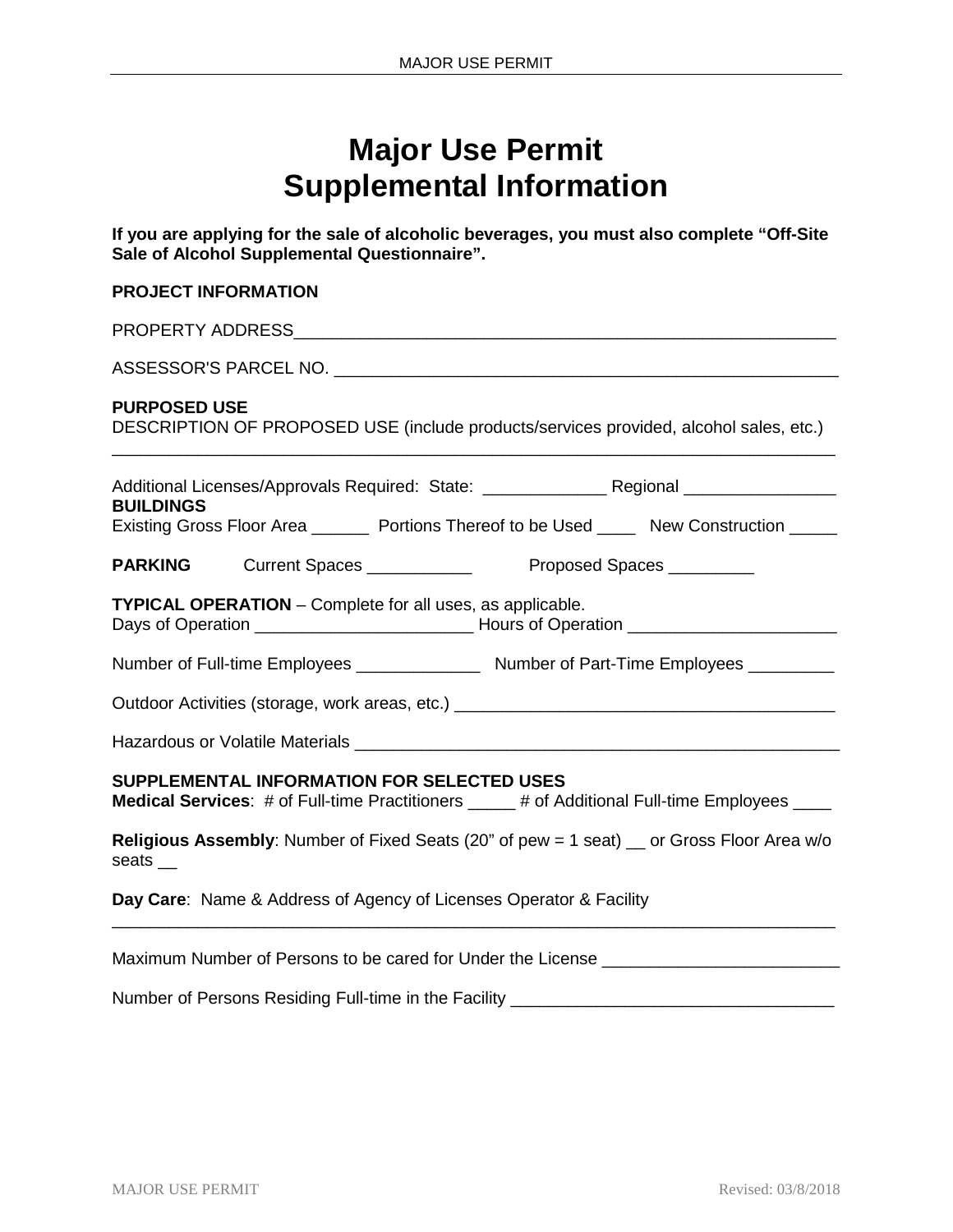# **Off-Site Sale of Alcohol Supplemental Questionnaire**

Prior to the Planning Commission hearing to consider your application, you are encouraged to meet and discuss your proposal with the Vallejo Police Department, Crime Prevention Division, the local neighborhood associations, surrounding property owners and local businesses in the area.

| <b>What type of Business?</b>                                                                |                                                                  |
|----------------------------------------------------------------------------------------------|------------------------------------------------------------------|
| $\Box$ Specialty Shop<br>$\Box$ Gas Station<br>$\Box$ Liquor Store<br>$\Box$ Other (explain) | $\Box$ Convenience Market<br>$\Box$ Market<br>$\Box$ Supermarket |

# **What type of ABC license will you be applying for?**

- $\Box$  Type 20 Off –sale beer & wine
- $\Box$  Type 21 Off-sale general
- $\Box$  Other (specify) \_\_\_\_\_\_\_\_\_\_\_\_\_\_\_\_\_\_\_\_\_\_\_\_\_\_\_\_\_\_\_\_\_\_\_\_\_\_\_\_\_\_\_\_\_\_\_\_\_\_\_\_\_\_\_\_\_\_\_\_\_\_\_\_\_\_\_\_\_\_\_\_\_\_\_

What hours will your business be open?

What hours will your business be selling alcohol?

What is the square footage of the store (gross floor area)? What will be the square footage dedicated to the sale of alcohol items? \_\_\_\_\_\_\_\_\_\_\_\_\_\_\_

\_\_\_\_\_\_\_\_\_\_\_\_\_\_\_\_\_\_\_\_\_\_\_\_\_\_\_\_\_\_\_\_\_\_\_\_\_\_\_\_\_\_\_\_\_\_\_\_\_\_\_\_\_\_\_\_\_\_\_\_\_\_\_\_\_\_\_\_\_\_\_\_\_\_\_

\_\_\_\_\_\_\_\_\_\_\_\_\_\_\_\_\_\_\_\_\_\_\_\_\_\_\_\_\_\_\_\_\_\_\_\_\_\_\_\_\_\_\_\_\_\_\_\_\_\_\_\_\_\_\_\_\_\_\_\_\_\_\_\_\_\_\_\_\_\_\_\_\_\_\_ \_\_\_\_\_\_\_\_\_\_\_\_\_\_\_\_\_\_\_\_\_\_\_\_\_\_\_\_\_\_\_\_\_\_\_\_\_\_\_\_\_\_\_\_\_\_\_\_\_\_\_\_\_\_\_\_\_\_\_\_\_\_\_\_\_\_\_\_\_\_\_\_\_\_\_

\_\_\_\_\_\_\_\_\_\_\_\_\_\_\_\_\_\_\_\_\_\_\_\_\_\_\_\_\_\_\_\_\_\_\_\_\_\_\_\_\_\_\_\_\_\_\_\_\_\_\_\_\_\_\_\_\_\_\_\_\_\_\_\_\_\_\_\_\_\_\_\_\_\_\_ \_\_\_\_\_\_\_\_\_\_\_\_\_\_\_\_\_\_\_\_\_\_\_\_\_\_\_\_\_\_\_\_\_\_\_\_\_\_\_\_\_\_\_\_\_\_\_\_\_\_\_\_\_\_\_\_\_\_\_\_\_\_\_\_\_\_\_\_\_\_\_\_\_\_\_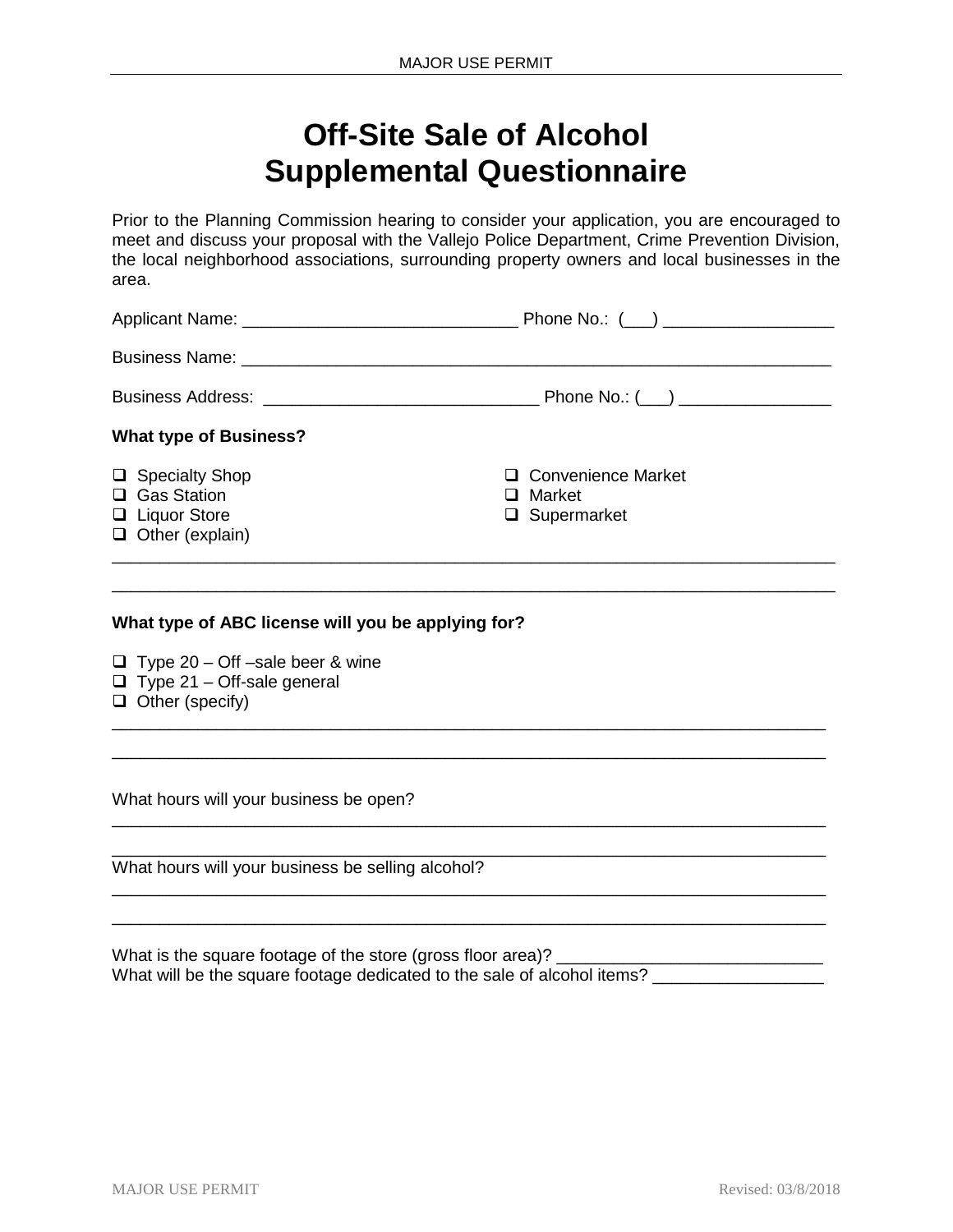### **Indicate which of the following ways of eliminating graffiti you are planning on using:**

- $\Box$  Planting vines next to fences
- $\Box$  Inspecting fences and the outside of building regularly for graffiti
- $\Box$  Paint wall and other surfaces with "anti-graffiti" coating
- $\Box$  Paying a staff member to paint over the graffiti or painting it myself
- $\Box$  Paying a paint contractor to paint over the graffiti
- $\Box$  Other (specify)

The Zoning Ordinance regulates the size, location and type of signage that may be used by a business. Please indicate which of the following methods of advertising you intend to use for your facility (separate sign permits will be required. Refer to the Sign Permit Handout):

\_\_\_\_\_\_\_\_\_\_\_\_\_\_\_\_\_\_\_\_\_\_\_\_\_\_\_\_\_\_\_\_\_\_\_\_\_\_\_\_\_\_\_\_\_\_\_\_\_\_\_\_\_\_\_\_\_\_\_\_\_\_\_\_\_\_\_\_\_\_\_\_\_\_\_\_ \_\_\_\_\_\_\_\_\_\_\_\_\_\_\_\_\_\_\_\_\_\_\_\_\_\_\_\_\_\_\_\_\_\_\_\_\_\_\_\_\_\_\_\_\_\_\_\_\_\_\_\_\_\_\_\_\_\_\_\_\_\_\_\_\_\_\_\_\_\_\_\_\_\_\_\_

- $\Box$  Sign painted on building wall
- $\Box$  Non-illuminated sign attached to building
- $\Box$  Illuminated sign attached to building
- $\Box$  Free-standing sign

Temporary window signs may not occupy more than 15% of the ground floor window area. Which, if any, of the following sign(s) do you intend to use:

- $\Box$  Hand-letter window signs
- $\Box$  Neon window signs
- $\Box$  Posters provided by the alcohol beverage distributors
- $\Box$  Other (specify)

Security: Please indicate below which of the public safety measures you intend to use at your facility:

\_\_\_\_\_\_\_\_\_\_\_\_\_\_\_\_\_\_\_\_\_\_\_\_\_\_\_\_\_\_\_\_\_\_\_\_\_\_\_\_\_\_\_\_\_\_\_\_\_\_\_\_\_\_\_\_\_\_\_\_\_\_\_\_\_\_\_\_\_\_\_\_\_\_

\_\_\_\_\_\_\_\_\_\_\_\_\_\_\_\_\_\_\_\_\_\_\_\_\_\_\_\_\_\_\_\_\_\_\_\_\_\_\_\_\_\_\_\_\_\_\_\_\_\_\_\_\_\_\_\_\_\_\_\_\_\_\_\_\_\_\_\_\_\_\_\_\_\_\_\_ \_\_\_\_\_\_\_\_\_\_\_\_\_\_\_\_\_\_\_\_\_\_\_\_\_\_\_\_\_\_\_\_\_\_\_\_\_\_\_\_\_\_\_\_\_\_\_\_\_\_\_\_\_\_\_\_\_\_\_\_\_\_\_\_\_\_\_\_\_\_\_\_\_\_\_\_

- $\Box$  Locate cash register so it is visible from street
- □ Video camera monitoring
- $\Box$  Bullet resistant glass surrounding cash register
- □ Post "No Loitering" sign
- $\Box$  Discourage patrons from loitering
- $\Box$  Security guard
- $\Box$  Post police telephone numbers
- $\Box$  Telephone police, if necessary
- $\Box$  Pay phone for outgoing calls only
- $\Box$  Iron window bars
- $\Box$  Other (specify)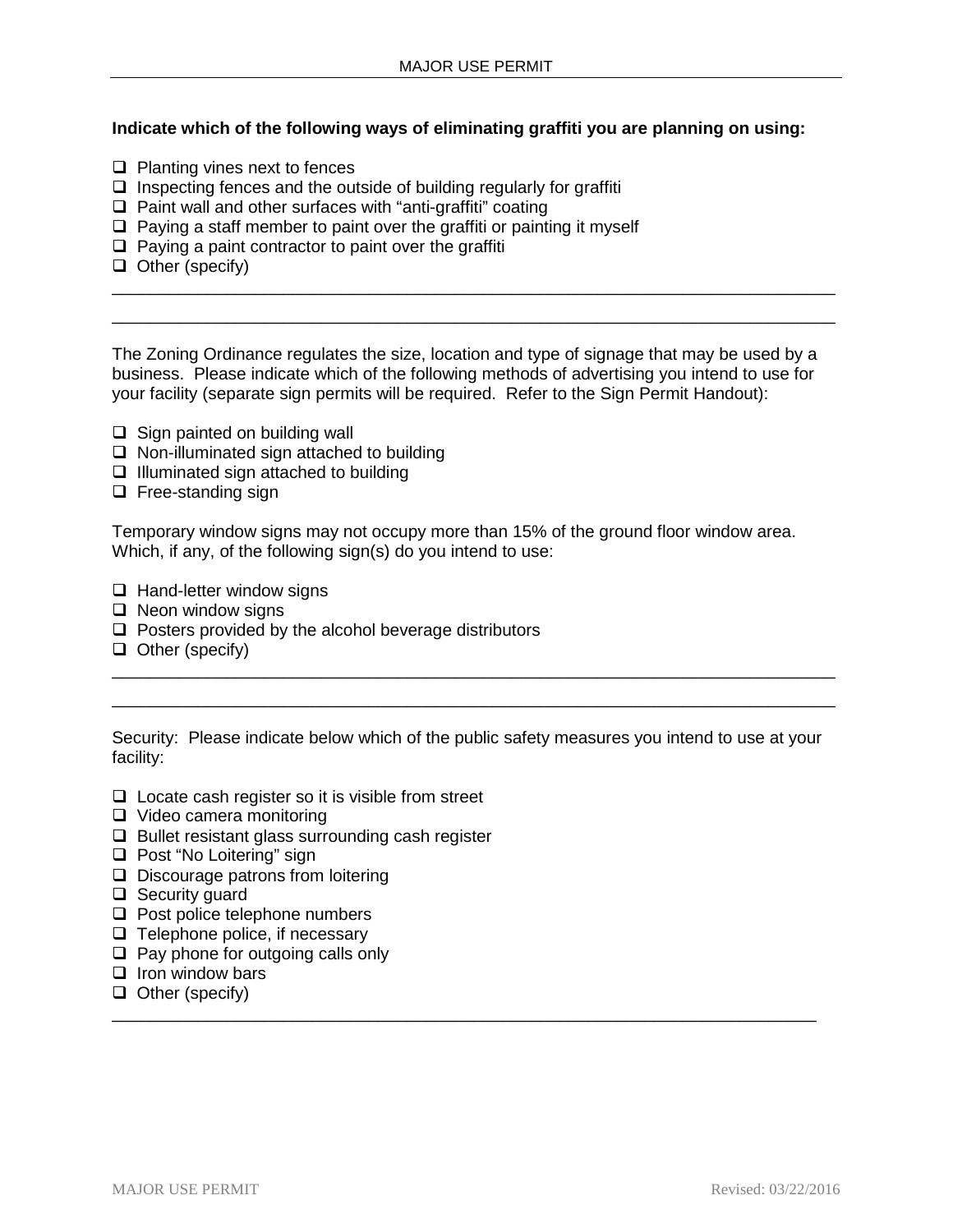\_\_\_\_\_\_\_\_\_\_\_\_\_\_\_\_\_\_\_\_\_\_\_\_\_\_\_\_\_\_\_\_\_\_\_\_\_\_\_\_\_\_\_\_\_\_\_\_\_\_\_\_\_\_\_\_\_\_\_\_\_\_\_\_\_\_\_\_\_\_\_\_\_\_\_\_ \_\_\_\_\_\_\_\_\_\_\_\_\_\_\_\_\_\_\_\_\_\_\_\_\_\_\_\_\_\_\_\_\_\_\_\_\_\_\_\_\_\_\_\_\_\_\_\_\_\_\_\_\_\_\_\_\_\_\_\_\_\_\_\_\_\_\_\_\_\_\_\_\_\_\_\_

Indicate how you intend to illuminate your parking areas and adjacent walkways:

Do you intend to place video arcade games in your facility? If so, how many?

What will be the number of employees? \_\_\_\_\_\_\_\_\_\_\_\_\_\_\_\_\_\_\_\_\_\_\_\_\_\_\_\_\_\_\_\_\_\_\_\_\_\_\_\_\_\_\_\_

Which company or individual are you planning on using for your "Responsible Beverage Service Training Program"? \_\_\_\_\_\_\_\_\_\_\_\_\_\_\_\_\_\_\_\_\_\_\_\_\_\_\_\_\_\_\_\_\_\_\_\_\_\_\_\_\_\_\_\_\_\_\_\_\_\_\_\_\_\_\_\_\_\_\_\_

# **The following optional questions pertain to issues which the City of Vallejo has no regulatory authority over. The questions are included as a matter of public information.**

Which of the following types of alcoholic beverages do you intend to sell? Check all that apply

- $\Box$  Individual containers of beer, less than 40 oz
- $\Box$  40 oz beers
- $\Box$  6-12 packs of beer, ale or wine coolers
- $\Box$  Cases of beer or wine
- □ Malt liquor, 12 oz or greater
- $\Box$  Kegs of beer
- $\Box$  Individual containers of wine cooler
- Low-price wines,750 ml or larger
- Wines, 750 ml or larger
- $\Box$  Premium wines, 750 ml or larger
- 6-12 packs of wine coolers
- $\Box$  Individual containers of fortified wines, less than 500 ml
- $\Box$  Fortified wines, any size
- $\Box$  Distilled spirits, smaller than pint-size
- $\Box$  Distilled spirits, pint-size or larger
- $\Box$  Other (specify)

| Will any of the beverages you plan to sell be sold chilled?                                                  | $\Box$ Yes | $\Box$ No |  |  |
|--------------------------------------------------------------------------------------------------------------|------------|-----------|--|--|
| Will the majority of your beverages be sold at discount prices? $\Box$ Yes                                   |            | $\Box$ No |  |  |
| What number/types of in-store promotional advertising supplied by alcohol distributors will you<br>be using? |            |           |  |  |

\_\_\_\_\_\_\_\_\_\_\_\_\_\_\_\_\_\_\_\_\_\_\_\_\_\_\_\_\_\_\_\_\_\_\_\_\_\_\_\_\_\_\_\_\_\_\_\_\_\_\_\_\_\_\_\_\_\_\_\_\_\_\_\_\_\_\_\_\_\_\_\_\_\_\_\_ \_\_\_\_\_\_\_\_\_\_\_\_\_\_\_\_\_\_\_\_\_\_\_\_\_\_\_\_\_\_\_\_\_\_\_\_\_\_\_\_\_\_\_\_\_\_\_\_\_\_\_\_\_\_\_\_\_\_\_\_\_\_\_\_\_\_\_\_\_\_\_\_\_\_\_\_

\_\_\_\_\_\_\_\_\_\_\_\_\_\_\_\_\_\_\_\_\_\_\_\_\_\_\_\_\_\_\_\_\_\_\_\_\_\_\_\_\_\_\_\_\_\_\_\_\_\_\_\_\_\_\_\_\_\_\_\_\_\_\_\_\_\_\_\_\_\_\_\_\_\_\_\_